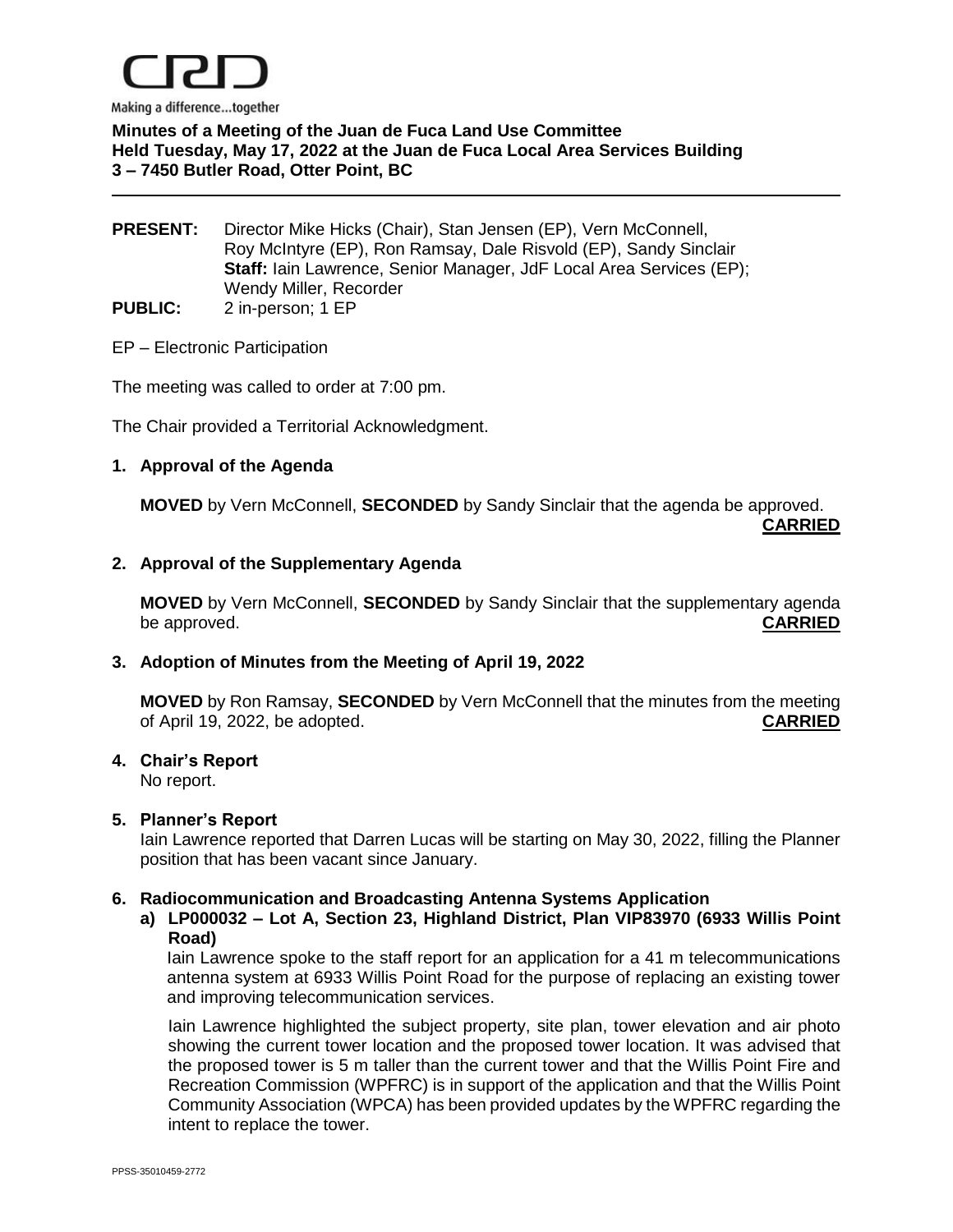Iain Lawrence outlined the consultation process prescribed by the Juan de Fuca Radiocommunication and Broadcasting Antenna Systems Application Policy and advised that the concerns related to EMF health risks fall under Health Canada's jurisdiction and are beyond the scope of local government public consultation.

The Chair confirmed that the applicant representatives were present.

Rob Kemp and Sam Sugita, representatives for Rogers, responded to questions from the LUC advising that:

- the current tower is nearing the end of its service life
- the current location is considered the most optimal location for providing services to the community
- the tower will accommodate two cellular service carriers, Rogers and Freedom Mobile
- a taller tower will provide more dispersed coverage
- carriers are mandated to operate in accordance with Health Canada's Safety Code 6
- the conduit has been rerouted to avoid a newly paved area and buried infrastructure
- the tower will be 5G capable
- the federal government encourages carriers to seek local government participation and public input
- feedback from the local government and the public is reported back to Industry Canada

Jason Hillis, Willis Point:

- has been working with the WPCA to make improvements to the playground and tennis court located on the subject site and is pursuing grant funding for a gazebo
- is not aware of another community welcoming a tower so close to community facilities
- not all community members are aware of the tower application
- the community expectation for public consultation established prior to COVID-19 has not been met
- requests a public meeting in Willis Point to allow broader community consideration of the application

Iain Lawrence responded to a question from the Chair regarding consultation advising that:

- an earlier request for a meeting in Willis Point initiated a dialogue with the WPFRC
- through that earlier dialogue the WPFRC relayed that it has provided the WPCA with regular briefings at its general meetings
- consultation was done in accordance with the CRD Board approved policy which included two mail notices and the posting of a notice in the Peninsula News
- six submissions from the public were received during the initial consultation period and an additional submission is included in the supplementary agenda
- prior to approval of the policy, carriers followed Industry Canada's default consultation process
- applications from Freedom Mobile and Rogers for towers from Otter Point to Port Renfrew have been considered prior to this application in accordance to the policy
- the policy provides an evaluation criteria for consideration by the LUC and the CRD Board when reviewing antenna systems